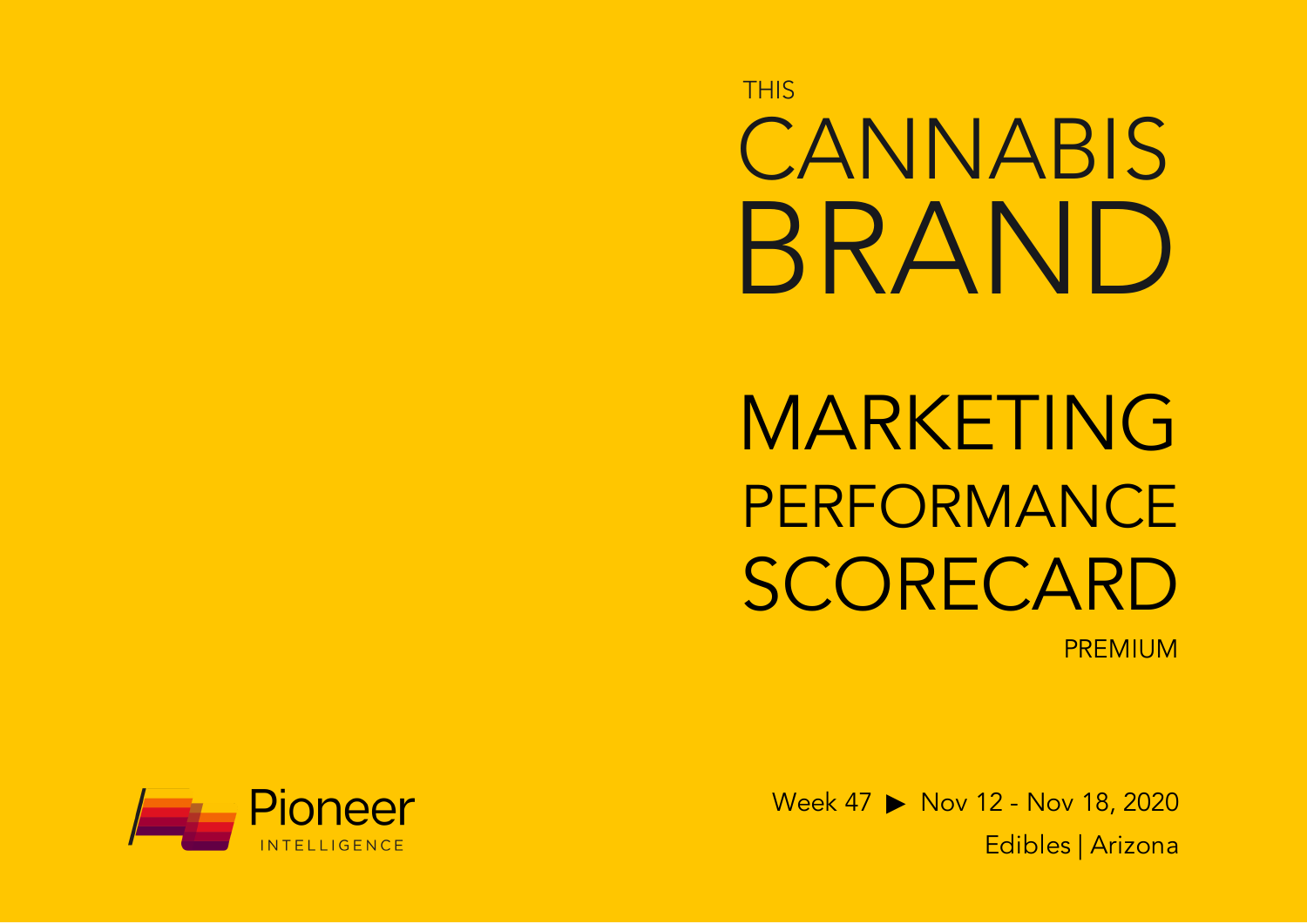# TABLE OF CONTENTS

1. Title Page 2. Table of Contents (HEAT)

- 3. Master Table (HEAT)
- 4. Social Media Summary (HEAT)
- 5. Social Media Sub Pillars (HEAT)
- 6. Earned Media Summary (HEAT)
- 7. Earned Media Sub Pillars (HEAT)
- 8. Web Activities Summary (HEAT)
- 9. Web Activities Sub Pillars (HEAT)
- 10. Overall Index Summary (HEAT)
- 11. Master Table (STRENGTH)
- 12. Social Media Summary (STRENGTH)
- 13. Social Media Sub Pillars (STRENGTH)
- 14. Earned Media Summary (STRENGTH)
- 15. Earned Media Sub Pillars (STRENGTH)
- 16. Web Activities Summary (STRENGTH)
- 17. Web Activities Sub Pillars (STRENGTH)
- 18. Overall Index Summary (STRENGTH)
- 19. About Scorecards
- 20. Methodology
- 21. Pillars and Sub Pillars Defined
- 22. Contact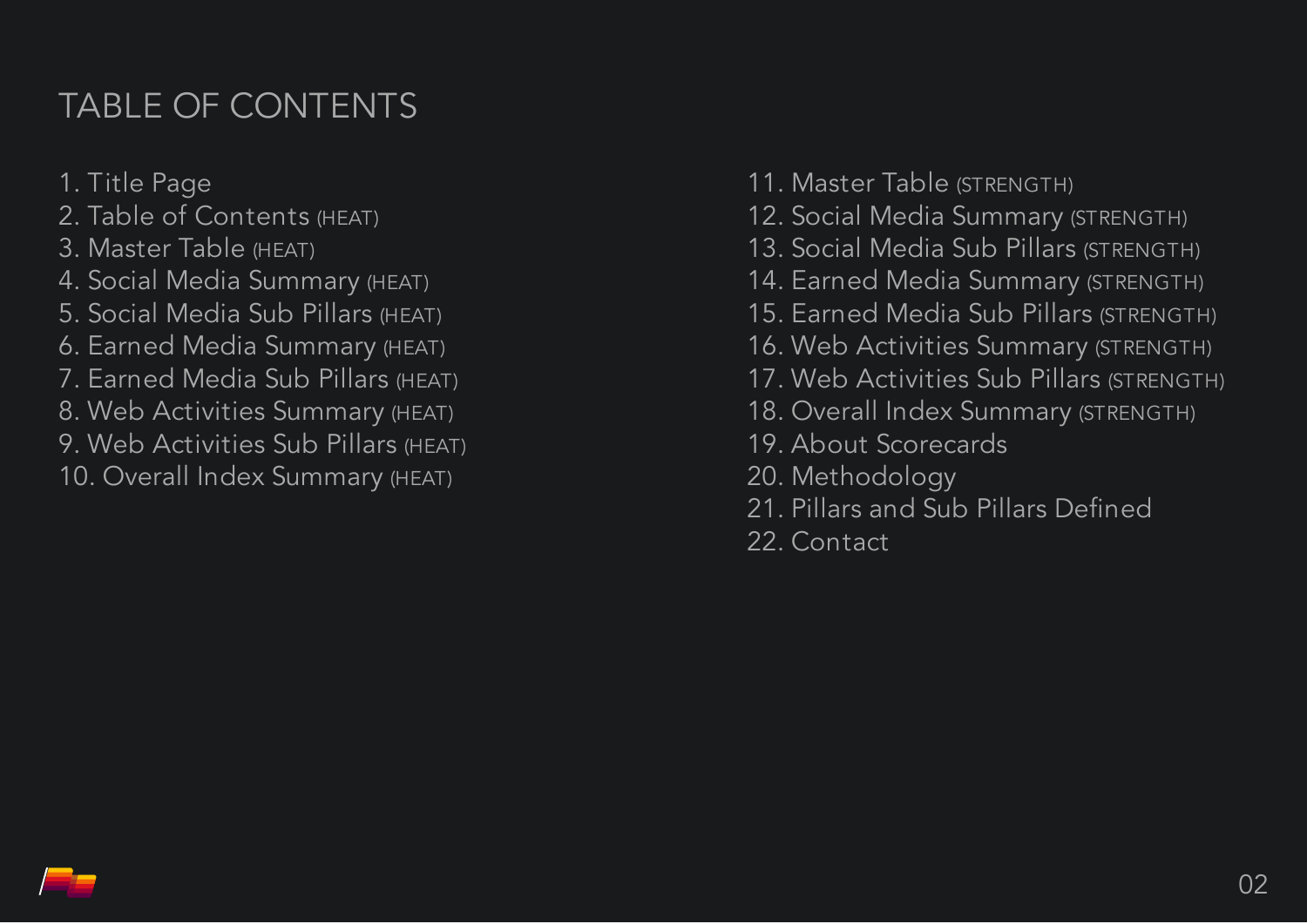THIS CANNABIS BRAND

Master Table Week 47 > Nov 12 - Nov 18, 2020

|                            |                                                            | Social<br><b>Media</b> |                        | <b>Earned</b><br>Media |                          | <b>Web</b><br><b>Activities</b> |          | <b>Overall</b><br><b>Index</b> |            |                         |
|----------------------------|------------------------------------------------------------|------------------------|------------------------|------------------------|--------------------------|---------------------------------|----------|--------------------------------|------------|-------------------------|
|                            | <b>Score</b><br>vs. Week 43                                |                        | 500<br>$+13$           |                        | 219<br>$+29$             |                                 |          | 728<br>$+18$                   |            | 535<br>$+18$            |
| <b>All Brands</b><br>Index | <b>Week 47</b> - 576 Brands                                | #206                   | <b>MIDDLING</b><br>64% |                        | <b>PRODUCING</b><br>#165 | 71%                             | #8       | <b>ELITE</b><br>99%            | #83        | <b>PRODUCING</b><br>86% |
|                            | Week 43 - 566 Brands                                       | #216                   | 62%                    |                        | #186                     | 67%                             | #18      | 97%                            | #100       | 82%                     |
| $\overline{AZ}$<br>Index   | Week 47 - 45 Brands<br>Week 43 - 44 Brands                 | #19<br>#21             | 58%<br>51%             |                        | #20<br>#25               | 54%<br>43%                      | #2<br>#5 | 96%<br>89%                     | #12<br>#14 | 73%<br>68%              |
| <b>Edibles</b><br>Index    | <b>Week 47</b> - 162 Brands<br><b>Week 43</b> - 161 Brands | #59<br>#54             | 64%<br>66%             |                        | #47<br>#57               | 71%<br>65%                      | #4<br>#8 | 98%<br>95%                     | #26<br>#27 | 84%<br>83%              |
| <b>Edibles</b><br>AZ       | Week 47 - 20 Brands<br>Week 43 - 19 Brands                 | #9<br>#11              | 55%<br>42%             |                        | #9<br>#12                | 55%<br>37%                      | #2<br>#3 | 90%<br>84%                     | #7<br>#7   | 65%<br>63%              |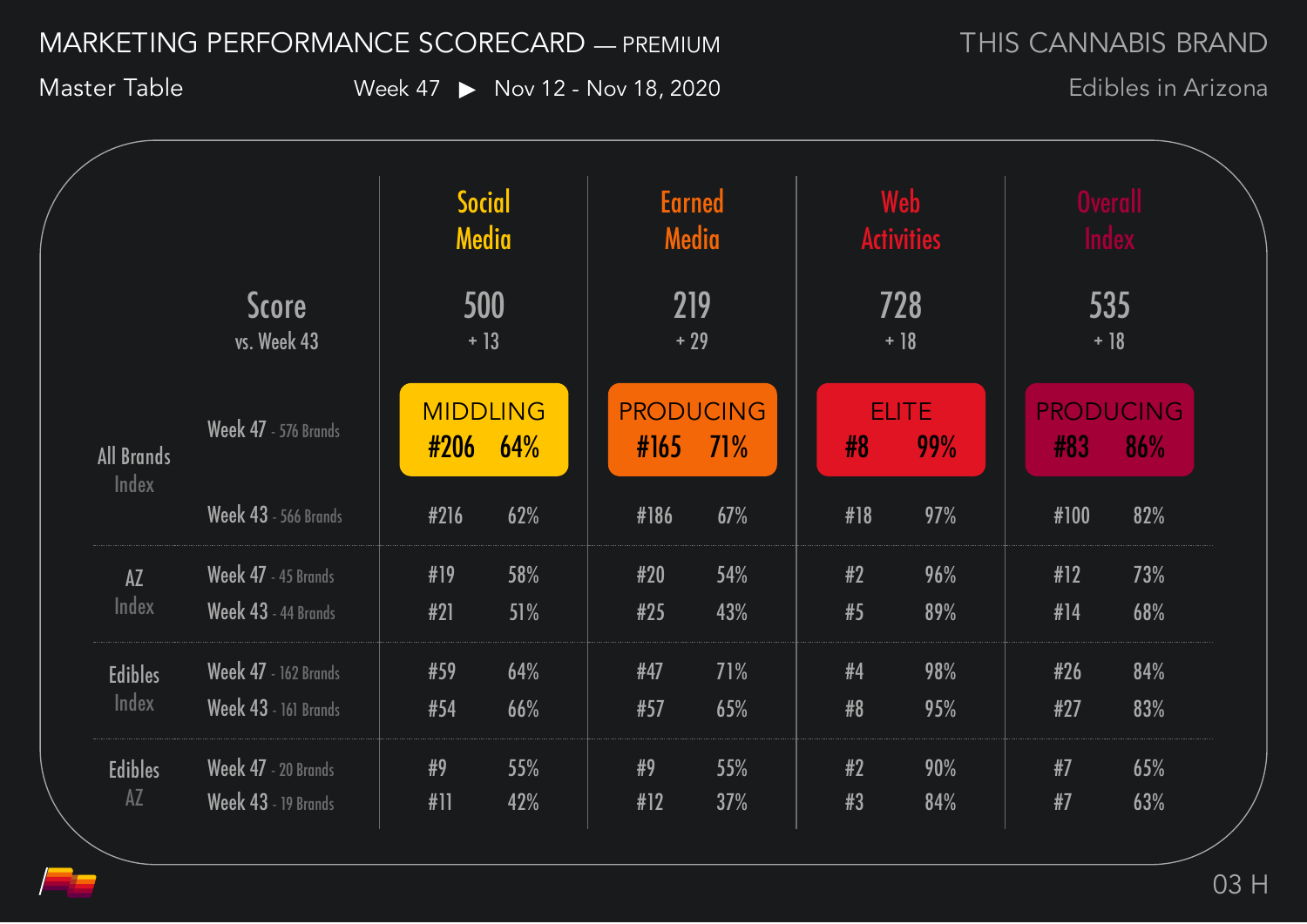THIS CANNABIS BRAND

Social Media Summary Week 47 > Nov 12 - Nov 18, 2020

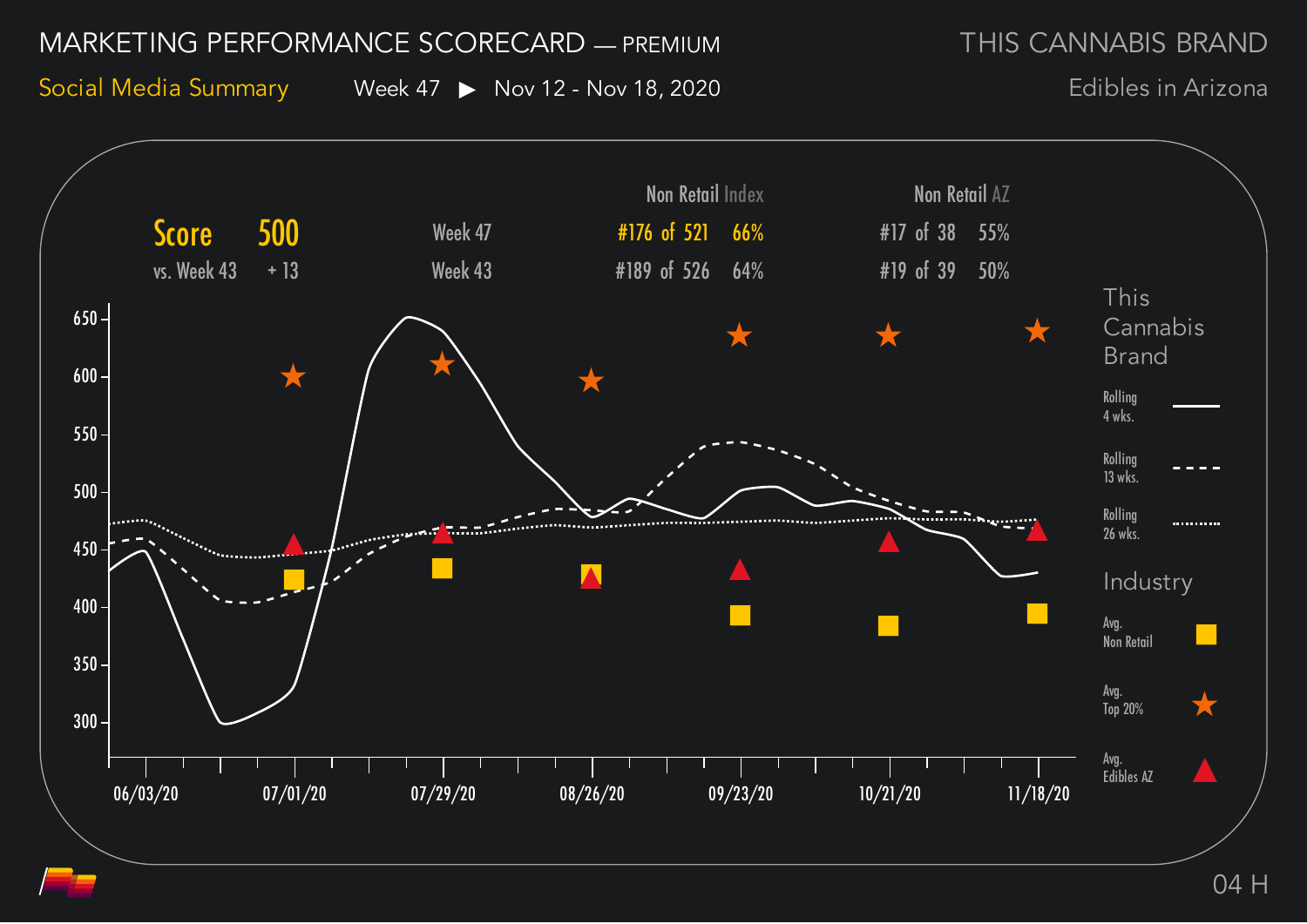THIS CANNABIS BRAND

Social Media Sub Pillars Week 47 > Nov 12 - Nov 18, 2020

|                                   |                                                                      | <b>Audience Size</b>                                                  | <b>Audience Health</b>         | <b>Engagement Rate</b>                             |
|-----------------------------------|----------------------------------------------------------------------|-----------------------------------------------------------------------|--------------------------------|----------------------------------------------------|
|                                   | <b>Score</b><br>4 week rolling avg. $\angle$<br>13 week rolling avg. | 561<br>$464$ 548 $\frac{1}{229}$<br>$\boxed{\textcolor{blue}{\#312}}$ | 525<br>469<br>$559$ $#157$     | 494<br>$461/475$ $+292$<br>$\boxed{\textbf{#315}}$ |
| <b>All Brands</b>                 | <b>Week 47</b> - 576 Brands                                          | <b>MIDDLING</b><br>63%<br>#213                                        | <b>MIDDLING</b><br>#203<br>65% | <b>MIDDLING</b><br><b>53%</b><br>#271              |
| Index                             | <b>Week 43 - 566 Brands</b>                                          | #330<br>42%                                                           | #231<br>59%                    | #112<br>80%                                        |
| AZ<br>Index                       | Week 47 - 45 Brands<br>Week 43 - 44 Brands                           | #19<br>58%<br>#28<br>36%                                              | 56%<br>#20<br>#23<br>48%       | 56%<br>#20<br>#13<br>70%                           |
| <b>Edibles</b><br>Index           | <b>Week 47</b> - 162 Brands<br><b>Week 43 - 161 Brands</b>           | #55<br>66%<br>#97<br>40%                                              | #53<br>67%<br>#60<br>63%       | 46%<br>#87<br>#37<br>77%                           |
| <b>Edibles</b><br>A Z             | Week 47 - 20 Brands<br>Week 43 - 19 Brands                           | #8<br>60%<br>#12<br>37%                                               | #9<br>55%<br>#11<br>42%        | 45%<br>#11<br>#8<br>58%                            |
| <b>Non Retail</b><br><b>Index</b> | <b>Week 47</b> - 521 Brands<br><b>Week 43 - 526 Brands</b>           | 66%<br>#179<br>#298<br>43%                                            | 68%<br>#166<br>#202<br>62%     | 54%<br>#239<br>80%<br>#105                         |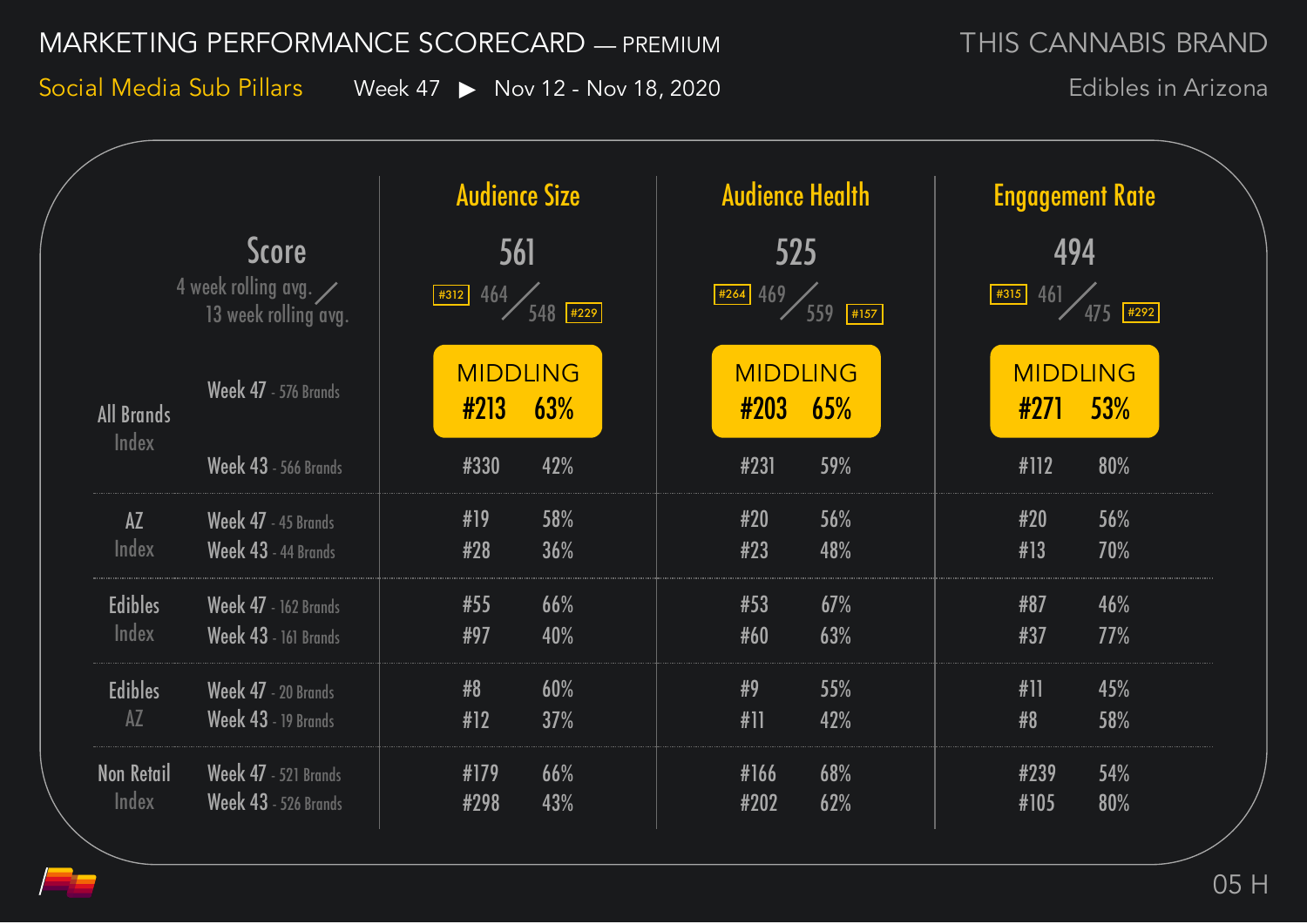THIS CANNABIS BRAND

Earned Media Summary Week 47 ▶ Nov 12 - Nov 18, 2020

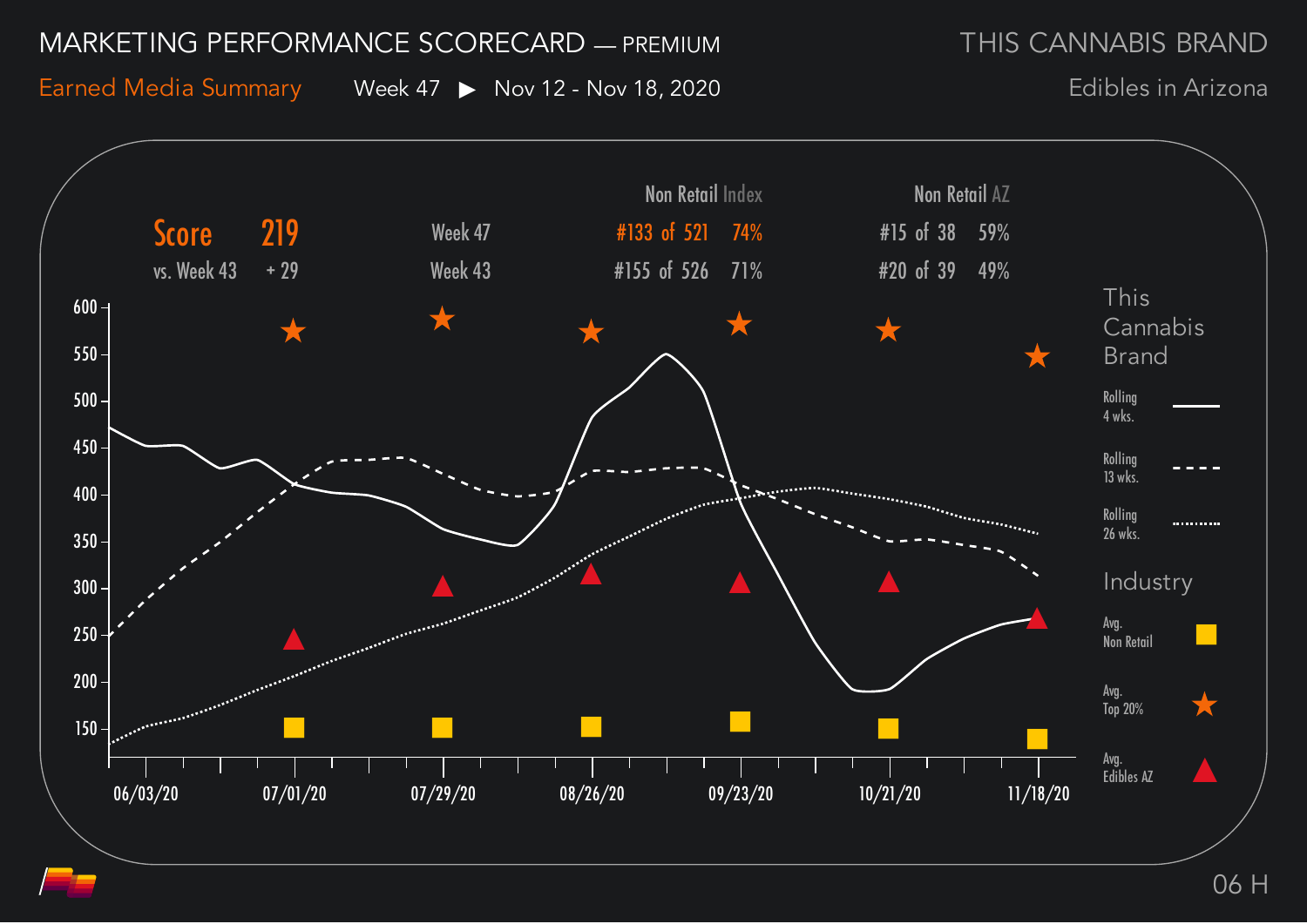Earned Media Sub Pillars Week 47 > Nov 12 - Nov 18, 2020

THIS CANNABIS BRAND

|                                                             |                                                            | <b>Impact</b>                                | <b>Social Echo</b>                                              |  |  |
|-------------------------------------------------------------|------------------------------------------------------------|----------------------------------------------|-----------------------------------------------------------------|--|--|
| <b>Score</b><br>4 week rolling avg.<br>13 week rolling avg. |                                                            | 195<br>$\frac{+125}{216}$ $\frac{245}{1133}$ | 163<br>$\frac{1163}{192}$ $\frac{192}{229}$ $\frac{1149}{1149}$ |  |  |
| <b>All Brands</b>                                           | <b>Week 47</b> - 576 Brands                                | <b>PRODUCING</b><br>#140<br>76%              | <b>PRODUCING</b><br>#173<br><b>70%</b>                          |  |  |
| Index                                                       | <b>Week 43 - 566 Brands</b>                                | 33%<br>#380                                  | #241<br>57%                                                     |  |  |
| AZ<br>Index                                                 | Week 47 - 45 Brands<br>Week 43 - 44 Brands                 | 60%<br>#18<br>#33<br>24%                     | 56%<br>#20<br>#27<br>39%                                        |  |  |
| <b>Edibles</b><br>Index                                     | <b>Week 47</b> - 162 Brands<br><b>Week 43</b> - 161 Brands | #43<br>73%<br>31%<br>#111                    | 69%<br>#50<br>#76<br>53%                                        |  |  |
| <b>Edibles</b><br>A Z                                       | Week 47 - 20 Brands<br>Week 43 - 19 Brands                 | 60%<br>#8<br>#15<br>21%                      | #8<br>60%<br>#12<br>37%                                         |  |  |
| <b>Non Retail</b><br>Index                                  | <b>Week 47</b> - 521 Brands<br>Week 43 - 526 Brands        | #113<br>78%<br>34%<br>#346                   | 73%<br>#139<br>60%<br>#209                                      |  |  |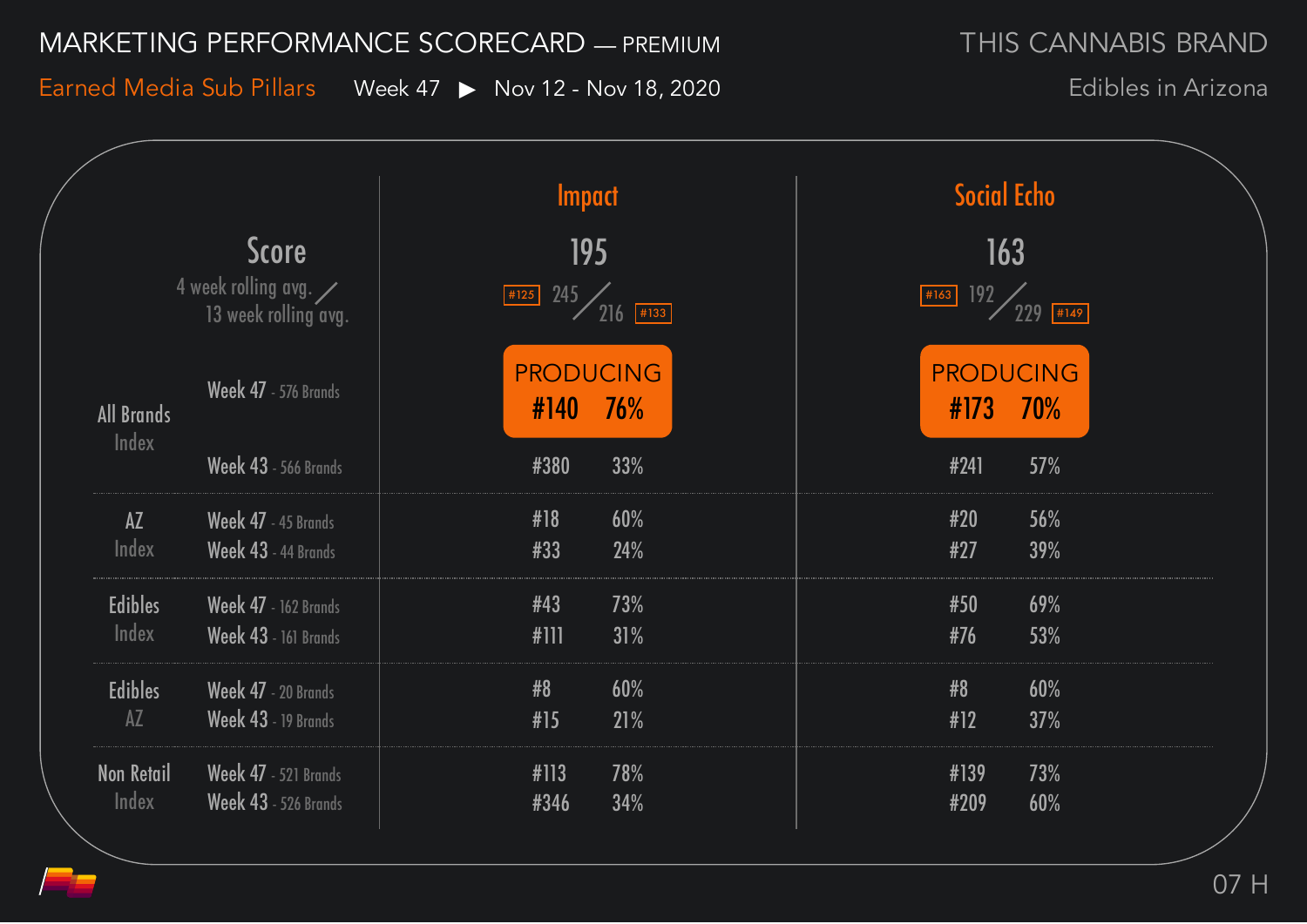THIS CANNABIS BRAND

Web Activities Summary Week 47 > Nov 12 - Nov 18, 2020

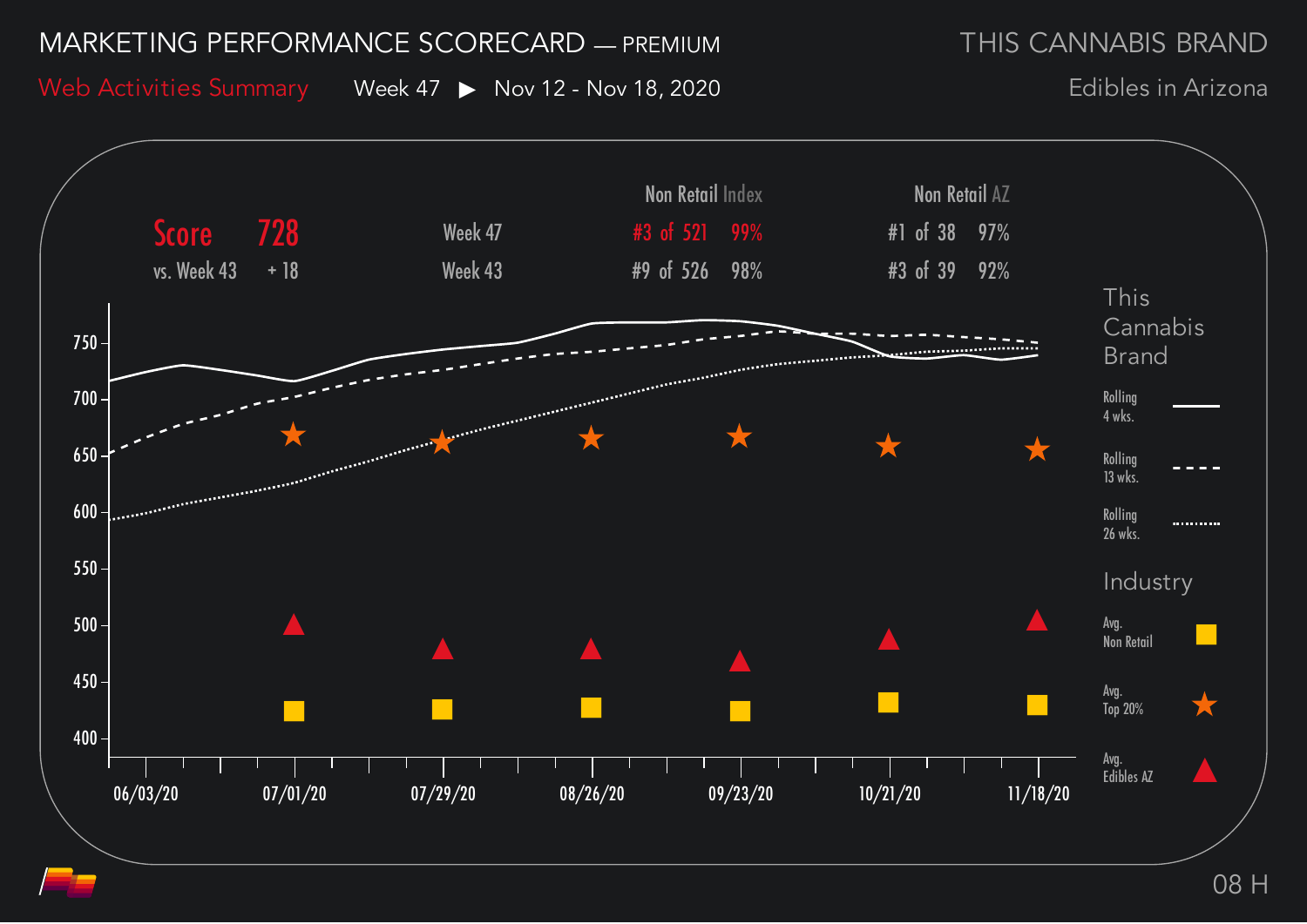THIS CANNABIS BRAND

Web Activities Sub Pillars Week 47 > Nov 12 - Nov 18, 2020

|                                   | <b>Score</b><br>4 week rolling avg.<br>13 week rolling avg. |          | <b>Keywords</b><br>894<br>$\frac{1}{2}$ 904 919 $\frac{1}{2}$ | 609                   | <b>Backlinks</b><br>$\begin{array}{ c c c }\n\hline \text{\#}72 & 596 & 624 & \text{\#}33\n\end{array}$ | $\left\lfloor \frac{\#24}{\#2}\right\rfloor$ | <b>Traffic</b><br>680<br>$\frac{740}{764}$ |  |
|-----------------------------------|-------------------------------------------------------------|----------|---------------------------------------------------------------|-----------------------|---------------------------------------------------------------------------------------------------------|----------------------------------------------|--------------------------------------------|--|
| <b>All Brands</b>                 | <b>Week 47</b> - 576 Brands                                 | #4       | <b>ELITE</b><br>99%                                           | <b>LEADING</b><br>#54 | 91%                                                                                                     | #51                                          | <b>LEADING</b><br>91%                      |  |
| Index                             | <b>Week 43 - 566 Brands</b>                                 | #3       | 99%                                                           | #62                   | 89%                                                                                                     | #26                                          | 95%                                        |  |
| AZ<br>Index                       | Week 47 - 45 Brands<br>Week 43 - 44 Brands                  | #3<br>#1 | 93%<br>98%                                                    | #6<br>#8              | 87%<br>81%                                                                                              | #7<br>#7                                     | 84%<br>84%                                 |  |
| <b>Edibles</b><br>Index           | <b>Week 47</b> - 162 Brands<br><b>Week 43</b> - 161 Brands  | #2<br>#1 | 99%<br>99%                                                    | #20<br>#21            | 88%<br>87%                                                                                              | #18<br>#11                                   | 89%<br>93%                                 |  |
| <b>Edibles</b><br>$A\overline{Z}$ | Week 47 - 20 Brands<br>Week 43 - 19 Brands                  | #2<br>#1 | 90%<br>95%                                                    | #5<br>#5              | 75%<br>74%                                                                                              | #5<br>#3                                     | 75%<br>84%                                 |  |
| <b>Non Retail</b><br>Index        | <b>Week 47</b> - 521 Brands<br><b>Week 43</b> - 526 Brands  | #3<br>#2 | 99%<br>100%                                                   | #39<br>#53            | 92%<br>90%                                                                                              | #28<br>#14                                   | 95%<br>97%                                 |  |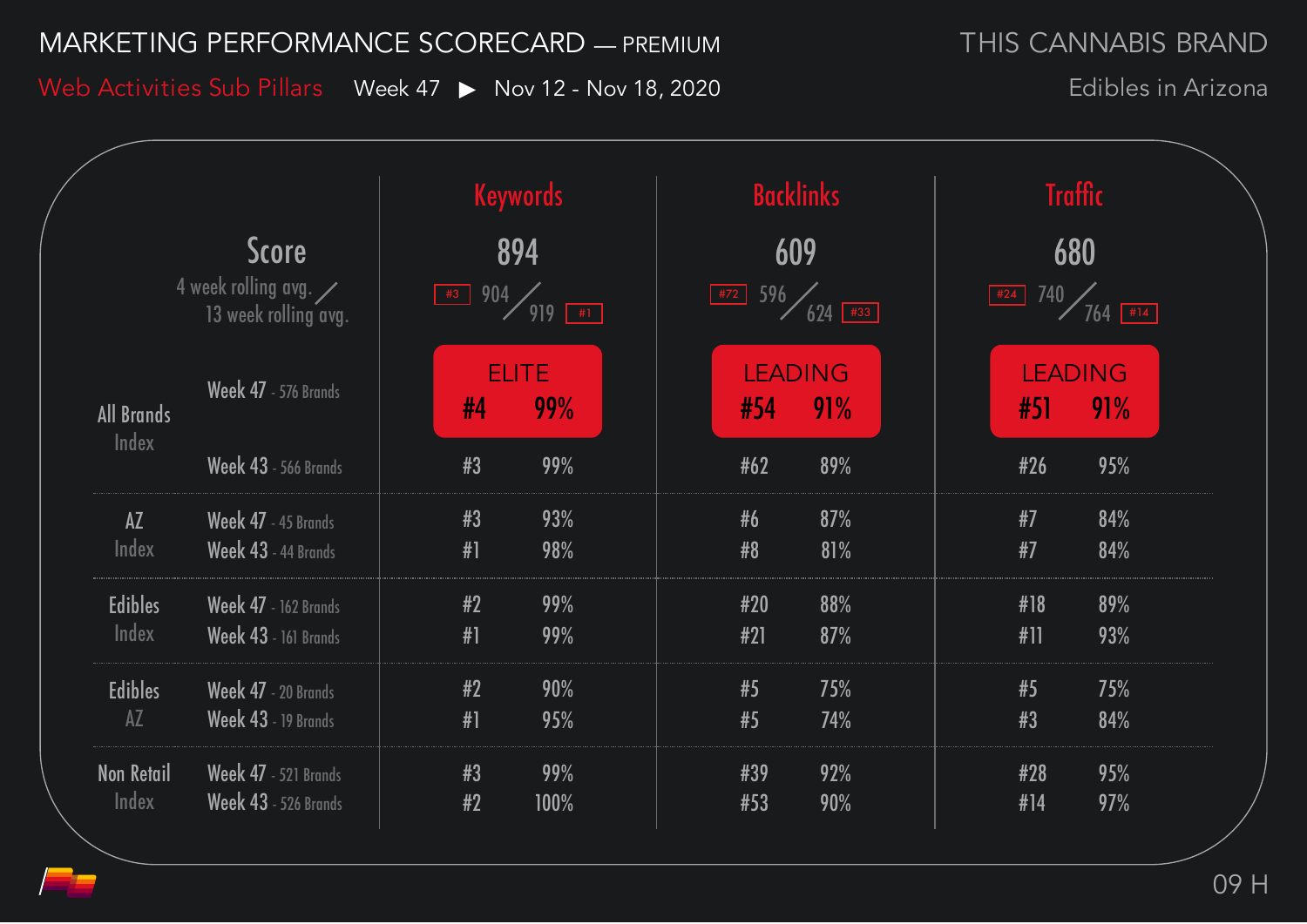THIS CANNABIS BRAND

Overall Index Summary Week 47 ▶ Nov 12 - Nov 18, 2020

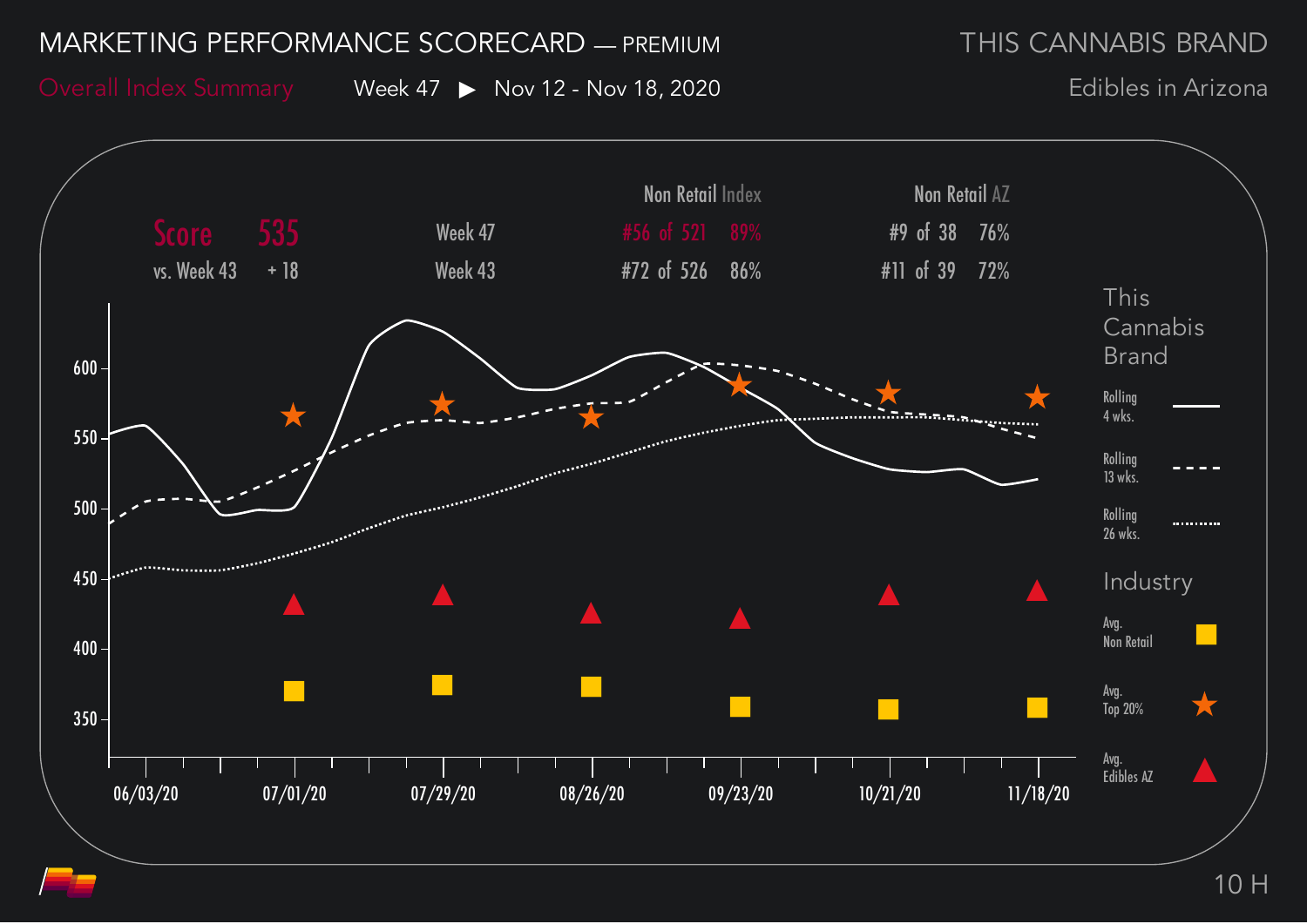THIS CANNABIS BRAND

Master Table Week 47 > Nov 12 - Nov 18, 2020

|                         |                                                            | <b>Social</b><br><b>Media</b> |                         | <b>Earned</b><br><b>Media</b> |            | Web<br><b>Activities</b> |                     | <b>Overall</b><br>Index |                         |
|-------------------------|------------------------------------------------------------|-------------------------------|-------------------------|-------------------------------|------------|--------------------------|---------------------|-------------------------|-------------------------|
|                         | <b>Score</b><br>vs. Week 43                                |                               | 526<br>$-22$            | 287<br>$+74$                  |            |                          | 768<br>$+1$         |                         | 575<br>$+6$             |
| <b>All Brands</b>       | <b>Week 47</b> - 576 Brands                                | #179                          | <b>PRODUCING</b><br>69% | <b>PRODUCING</b><br>#177      | 69%        | #23                      | <b>ELITE</b><br>96% | #73                     | <b>PRODUCING</b><br>87% |
| Index                   | <b>Week 43 - 566 Brands</b>                                | #153                          | 73%                     | #197                          | 65%        | #30                      | 95%                 | #82                     | 85%                     |
| AZ<br>Index             | Week 47 - 45 Brands<br>Week 43 - 44 Brands                 | #17<br>#15                    | 62%<br>66%              | #23<br>#26                    | 49%<br>41% | #6<br>#7                 | 87%<br>84%          | #11<br>#13              | 76%<br>70%              |
| <b>Edibles</b><br>Index | <b>Week 47</b> - 162 Brands<br><b>Week 43 - 161 Brands</b> | #39<br>#34                    | 76%<br>79%              | #53<br>#59                    | 67%<br>63% | #10<br>#10               | 94%<br>94%          | #22<br>#23              | 86%<br>86%              |
| <b>Edibles</b><br>AZ    | Week 47 - 20 Brands<br>Week 43 - 19 Brands                 | #8<br>#7                      | 60%<br>63%              | #9<br>#12                     | 55%<br>37% | #4<br>#4                 | 80%<br>79%          | #6<br>#7                | 70%<br>63%              |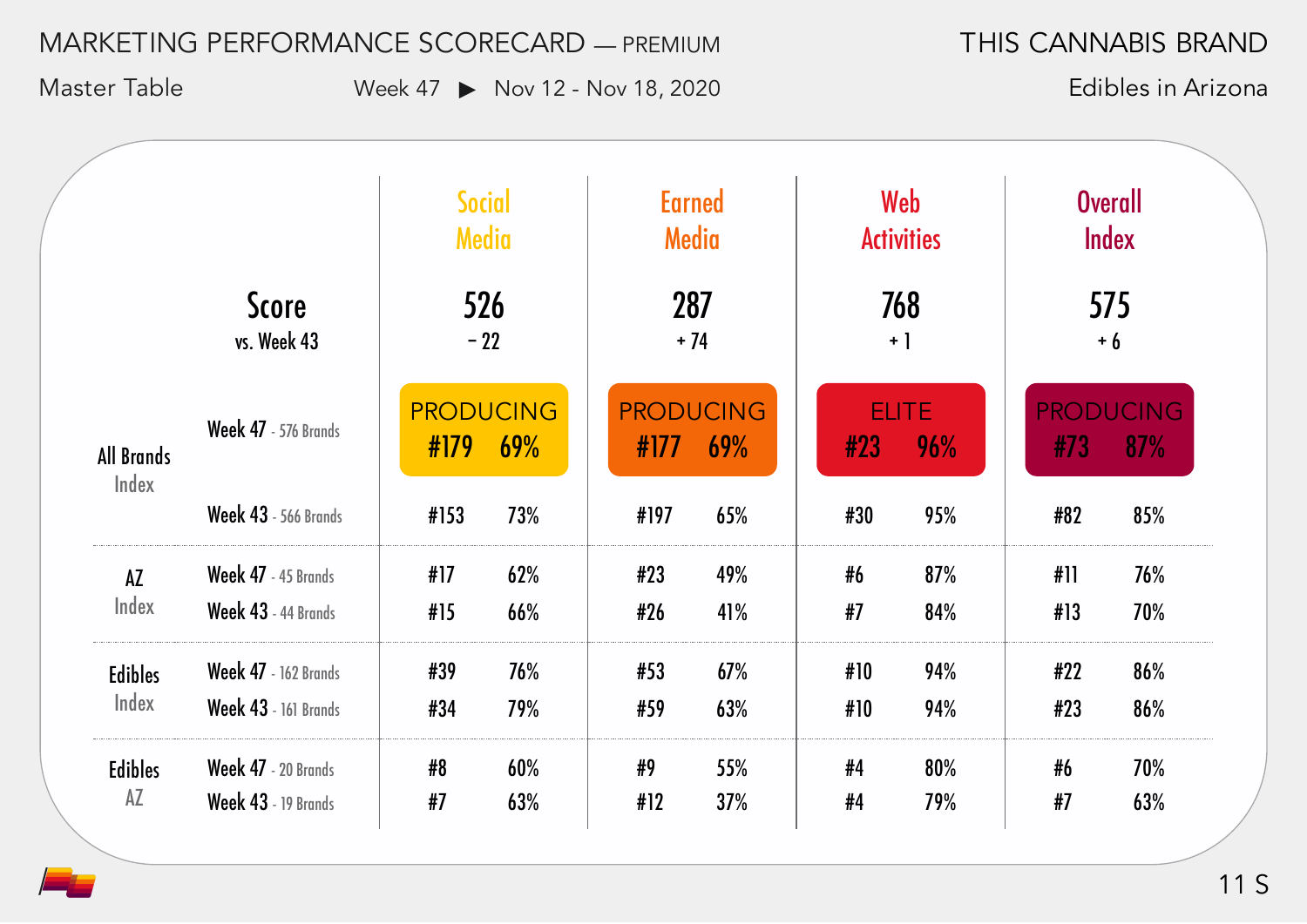THIS CANNABIS BRAND

Social Media Summary Week 47 > Nov 12 - Nov 18, 2020

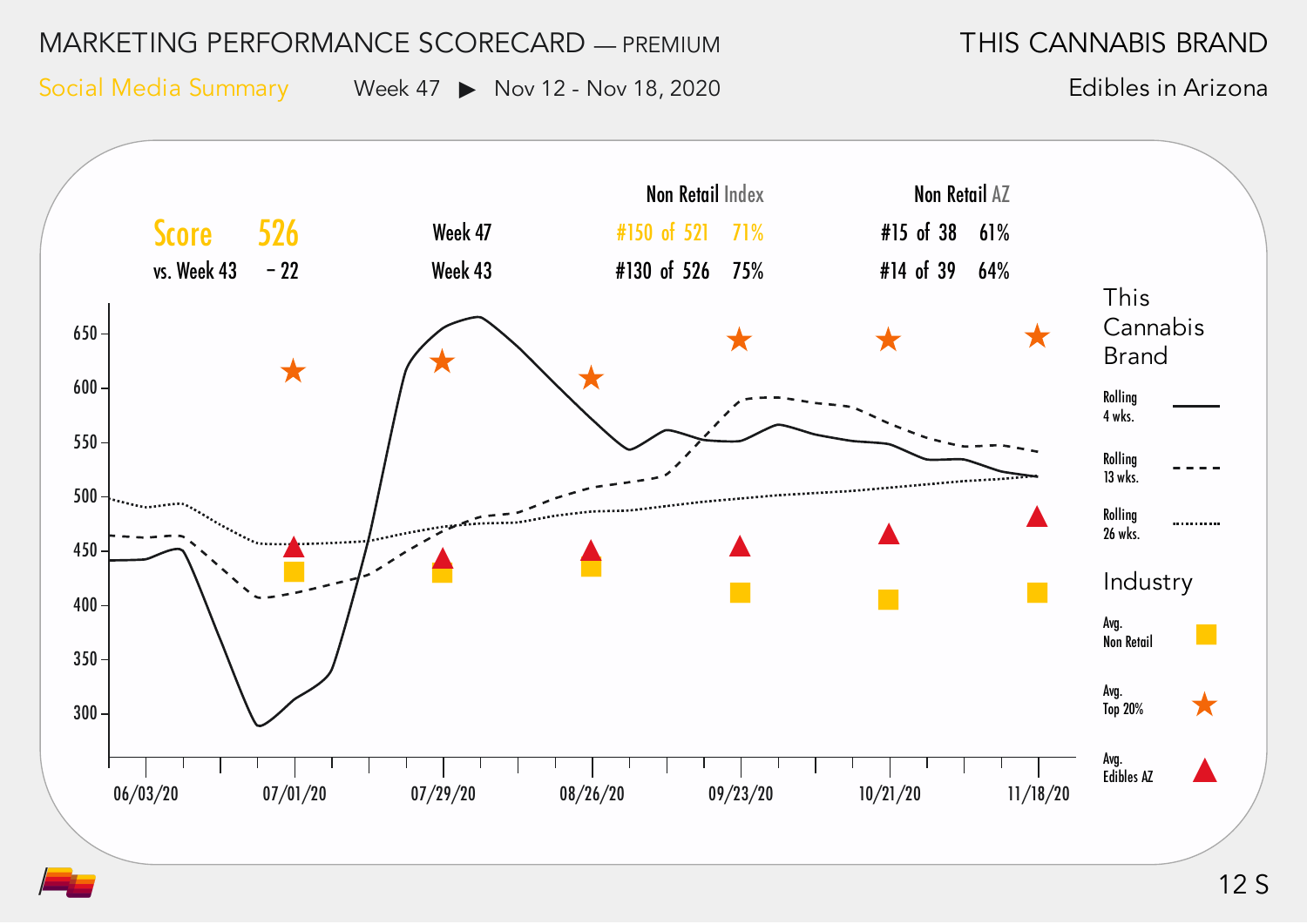Social Media Sub Pillars Week 47 > Nov 12 - Nov 18, 2020

THIS CANNABIS BRAND

| <b>Score</b><br>4 week rolling avg. $\diagup$<br>13 week rolling avg. |                                                            | <b>Audience Size</b><br>725<br>$702 / 742$ $+83$<br> #122 | <b>Audience Health</b><br>658<br>620<br>$\vert$ #113 $\vert$<br>691<br>$#42$ | <b>Engagement Rate</b><br>439<br>447<br>  #314  <br>$440$ #327 |  |
|-----------------------------------------------------------------------|------------------------------------------------------------|-----------------------------------------------------------|------------------------------------------------------------------------------|----------------------------------------------------------------|--|
| <b>All Brands</b>                                                     | <b>Week 47</b> - 576 Brands                                | <b>PRODUCING</b><br>82%<br>#104                           | <b>PRODUCING</b><br>#82<br>86%                                               | <b>MIDDLING</b><br>45%<br>#315                                 |  |
| Index                                                                 | <b>Week 43 - 566 Brands</b>                                | #111<br>80%                                               | #78<br>86%                                                                   | 57%<br>#241                                                    |  |
| AZ<br>Index                                                           | Week 47 - 45 Brands<br>Week 43 - 44 Brands                 | #11<br>74%<br>#11<br>75%                                  | #11<br>76%<br>#10<br>77%                                                     | 40%<br>#27<br>48%<br>#23                                       |  |
| <b>Edibles</b><br>Index                                               | <b>Week 47</b> - 162 Brands<br><b>Week 43 - 161 Brands</b> | #14<br>91%<br>#14<br>91%                                  | #23<br>86%<br>#20<br>88%                                                     | 40%<br>#97<br>51%<br>#79                                       |  |
| <b>Edibles</b><br>AZ                                                  | Week 47 - 20 Brands<br>Week 43 - 19 Brands                 | #5<br>75%<br>#4<br>79%                                    | #5<br>75%<br>#5<br>74%                                                       | 30%<br>#14<br>#13<br>32%                                       |  |
| <b>Non Retail</b><br>Index                                            | <b>Week 47</b> - 521 Brands<br><b>Week 43 - 526 Brands</b> | #88<br>83%<br>82%<br>#95                                  | #63<br>88%<br>#63<br>88%                                                     | 46%<br>#280<br>#219<br>58%                                     |  |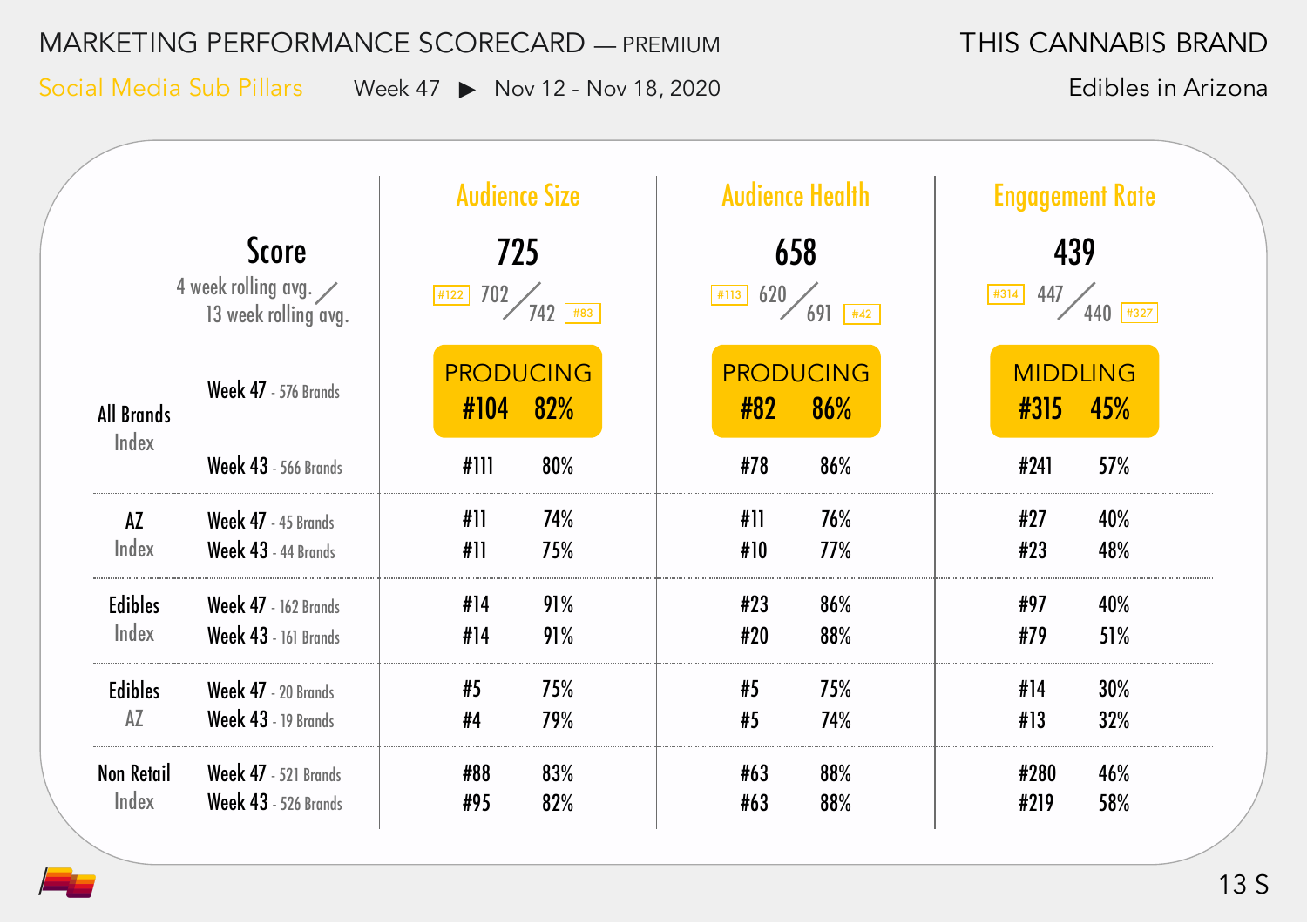THIS CANNABIS BRAND

Earned Media Summary Week 47 ▶ Nov 12 - Nov 18, 2020

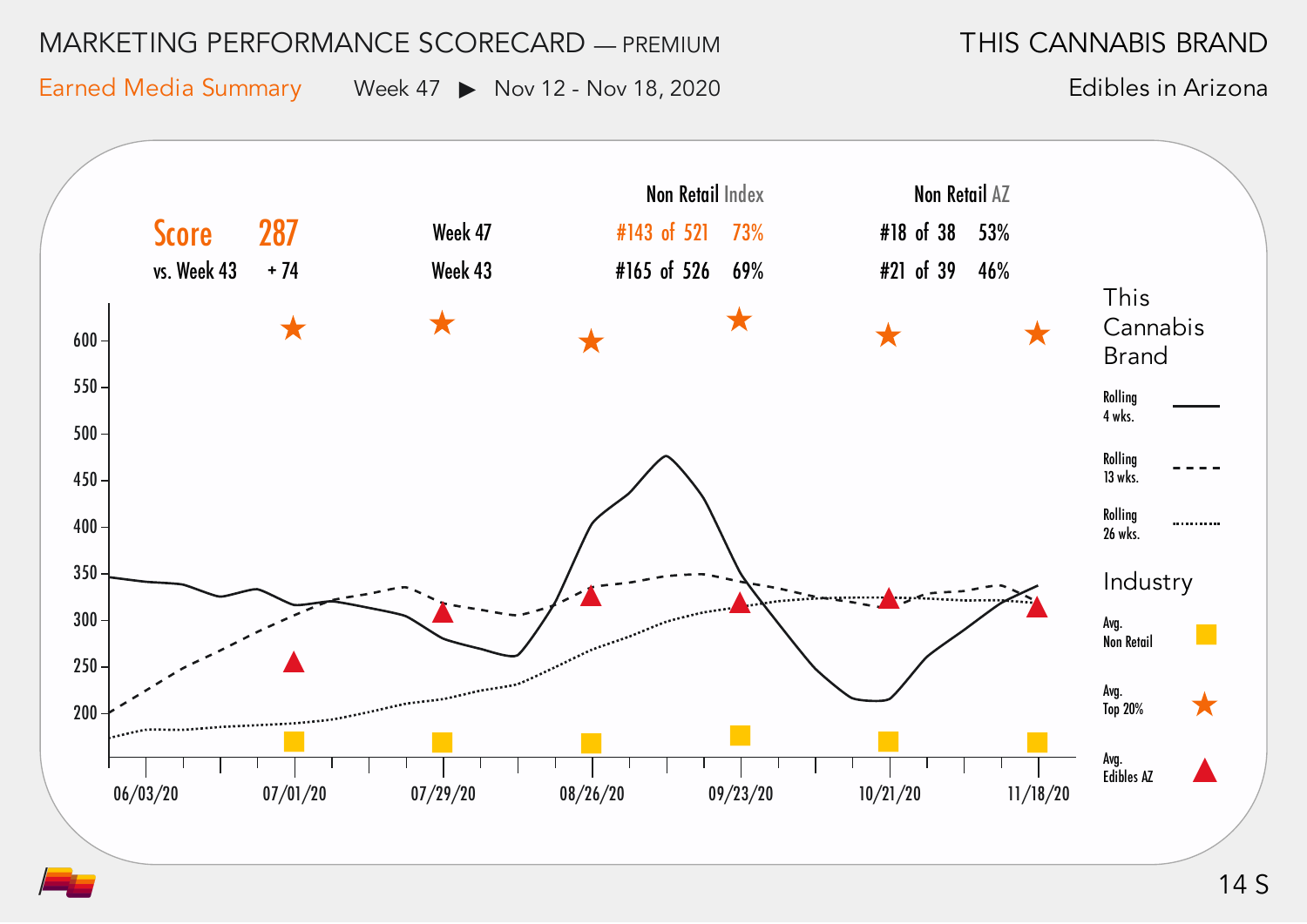Earned Media Sub Pillars Week 47 ▶ Nov 12 - Nov 18, 2020

THIS CANNABIS BRAND

|                                                                       |                                                            | <b>Impact</b>                                                                       | <b>Social Echo</b>                                   |  |  |
|-----------------------------------------------------------------------|------------------------------------------------------------|-------------------------------------------------------------------------------------|------------------------------------------------------|--|--|
| <b>Score</b><br>4 week rolling avg. $\diagup$<br>13 week rolling avg. |                                                            | 325<br>$1339$ 265 $\frac{1}{2}$<br>$\left  \frac{\text{#III}}{\text{#III}} \right $ | 220<br>$\frac{251}{244}$<br>$\boxed{\texttt{\#148}}$ |  |  |
| <b>All Brands</b><br>Index                                            | <b>Week 47</b> - 576 Brands                                | <b>PRODUCING</b><br>#129<br>78%                                                     | <b>PRODUCING</b><br>#159<br><b>72%</b>               |  |  |
|                                                                       | <b>Week 43 - 566 Brands</b>                                | #380<br>33%                                                                         | #243<br>57%                                          |  |  |
| AZ<br>Index                                                           | Week 47 - 45 Brands<br>Week 43 - 44 Brands                 | #16<br>64%<br>#33<br>24%                                                            | #14<br>68%<br>#27<br>39%                             |  |  |
| <b>Edibles</b><br>Index                                               | <b>Week 47</b> - 162 Brands<br><b>Week 43 - 161 Brands</b> | 75%<br>#40<br>#111<br>31%                                                           | 71%<br>#46<br>#76<br>53%                             |  |  |
| <b>Edibles</b><br>AZ                                                  | Week 47 - 20 Brands<br>Week 43 - 19 Brands                 | #7<br>65%<br>#15<br>21%                                                             | #6<br>68%<br>#12<br>37%                              |  |  |
| <b>Non Retail</b><br>Index                                            | <b>Week 47</b> - 521 Brands<br><b>Week 43</b> - 526 Brands | #103<br>80%<br>34%<br>#346                                                          | 76%<br>#127<br>60%<br>#211                           |  |  |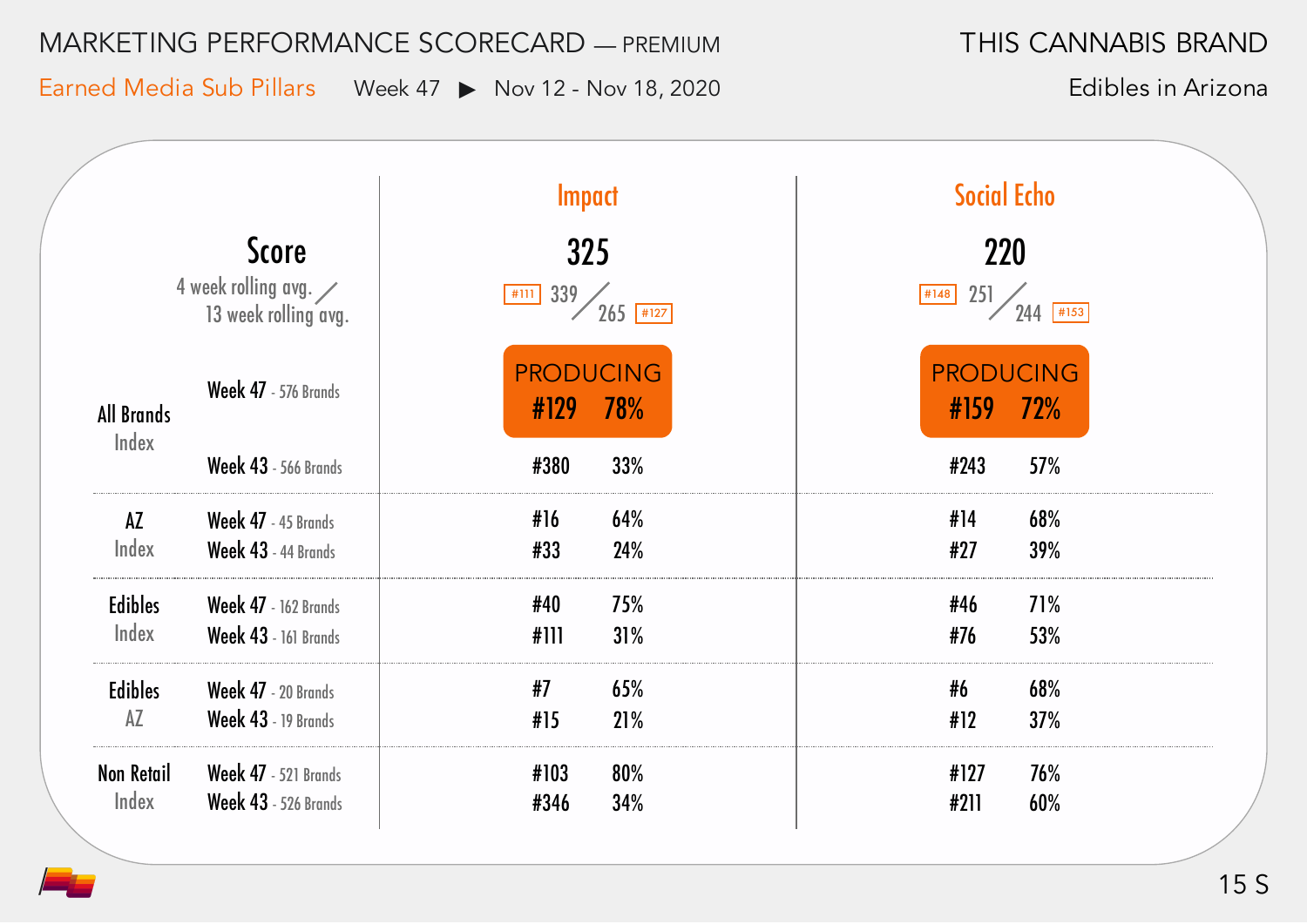THIS CANNABIS BRAND

Web Activities Summary Week 47 ▶ Nov 12 - Nov 18, 2020

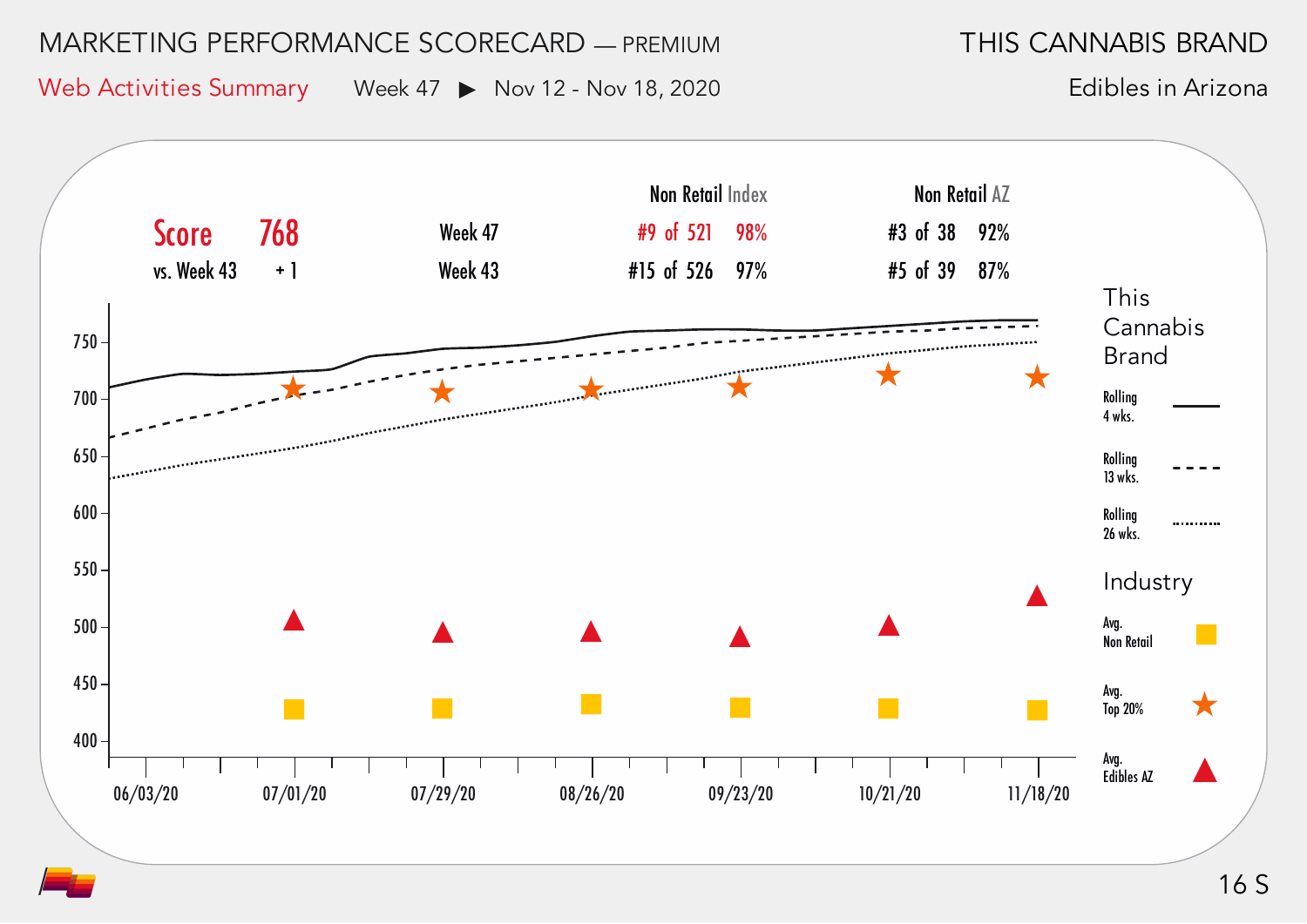THIS CANNABIS BRAND

Web Activities Sub Pillars Week 47 ▶ Nov 12 - Nov 18, 2020

|                                                                      | <b>Keywords</b>             |                                |                      | <b>Backlinks</b>               |                         | <b>Traffic</b>                   |                       |  |
|----------------------------------------------------------------------|-----------------------------|--------------------------------|----------------------|--------------------------------|-------------------------|----------------------------------|-----------------------|--|
| <b>Score</b><br>4 week rolling avg. $\angle$<br>13 week rolling avg. |                             | 954<br>958<br>#1<br>$950$ $+1$ |                      | 653<br>639<br>#94<br>$644$ #84 |                         | 757<br>779<br>#25<br>$784$ $784$ |                       |  |
| <b>All Brands</b>                                                    | <b>Week 47</b> - 576 Brands | #2                             | <b>ELITE</b><br>100% | #84                            | <b>PRODUCING</b><br>85% | #37                              | <b>LEADING</b><br>94% |  |
| Index                                                                | <b>Week 43 - 566 Brands</b> | #2                             | 100%                 | #90                            | 84%                     | #24                              | 96%                   |  |
| $A\overline{Z}$                                                      | Week 47 - 45 Brands         | #1                             | 98%                  | #12                            | 72%                     | #8                               | 82%                   |  |
| Index                                                                | Week 43 - 44 Brands         | #1                             | 98%                  | #11                            | 75%                     | #6                               | 86%                   |  |
| <b>Edibles</b>                                                       | <b>Week 47</b> - 162 Brands | #1                             | 99%                  | #32                            | 80%                     | #13                              | 92%                   |  |
| Index                                                                | <b>Week 43</b> - 161 Brands | #1                             | 99%                  | #27                            | 83%                     | #10                              | 94%                   |  |
| <b>Edibles</b>                                                       | Week 47 - 20 Brands         | #1                             | 95%                  | #8                             | 60%                     | #5                               | 75%                   |  |
| AZ                                                                   | Week 43 - 19 Brands         | #1                             | 95%                  | #6                             | 68%                     | #3                               | 84%                   |  |
| <b>Non Retail</b>                                                    | <b>Week 47</b> - 521 Brands | #2                             | 100%                 | #57                            | 89%                     | #16                              | 97%                   |  |
| Index                                                                | <b>Week 43</b> - 526 Brands | #2                             | 100%                 | #69                            | 87%                     | #10                              | 98%                   |  |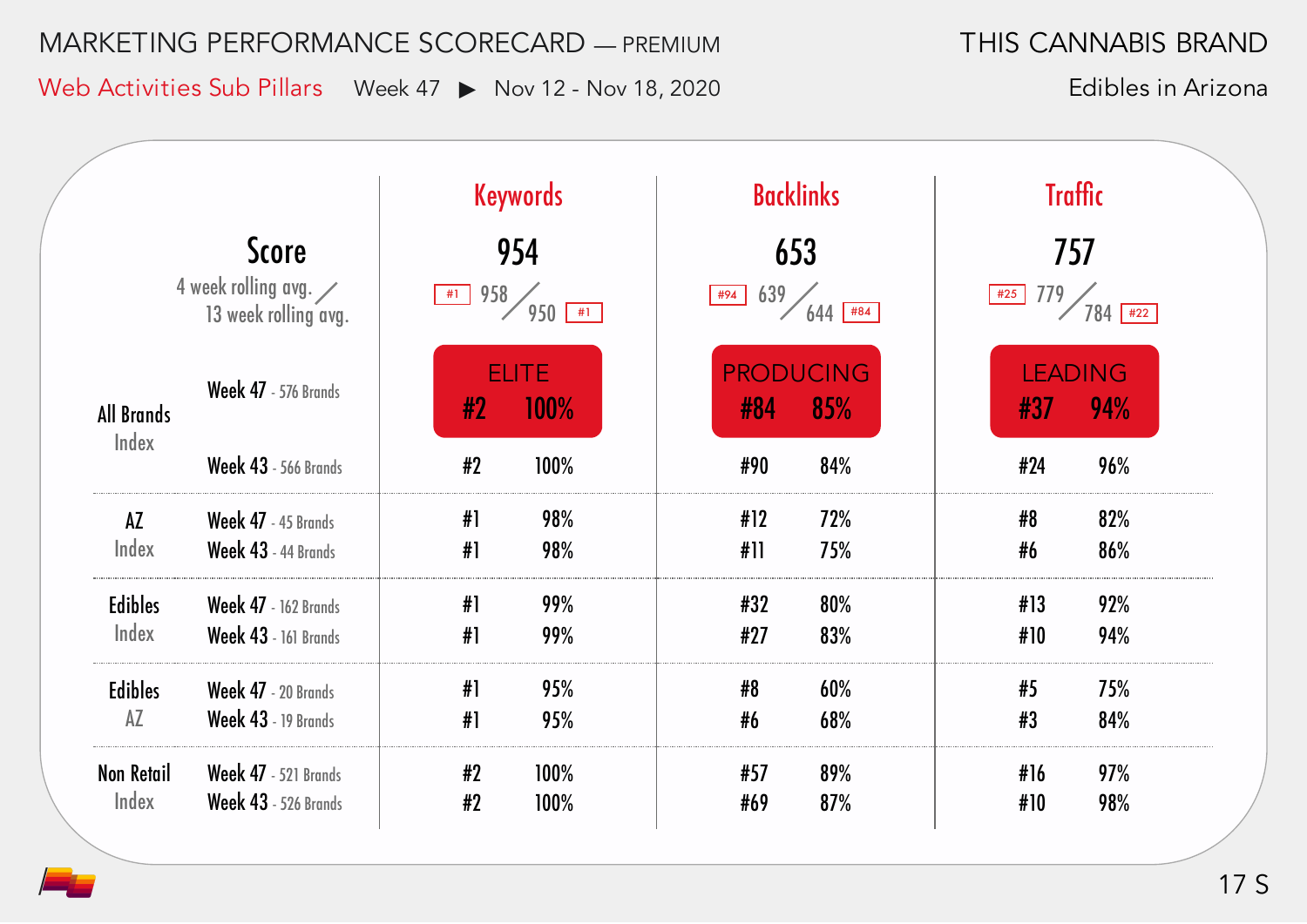THIS CANNABIS BRAND

Overall Index Summary Week 47 ▶ Nov 12 - Nov 18, 2020

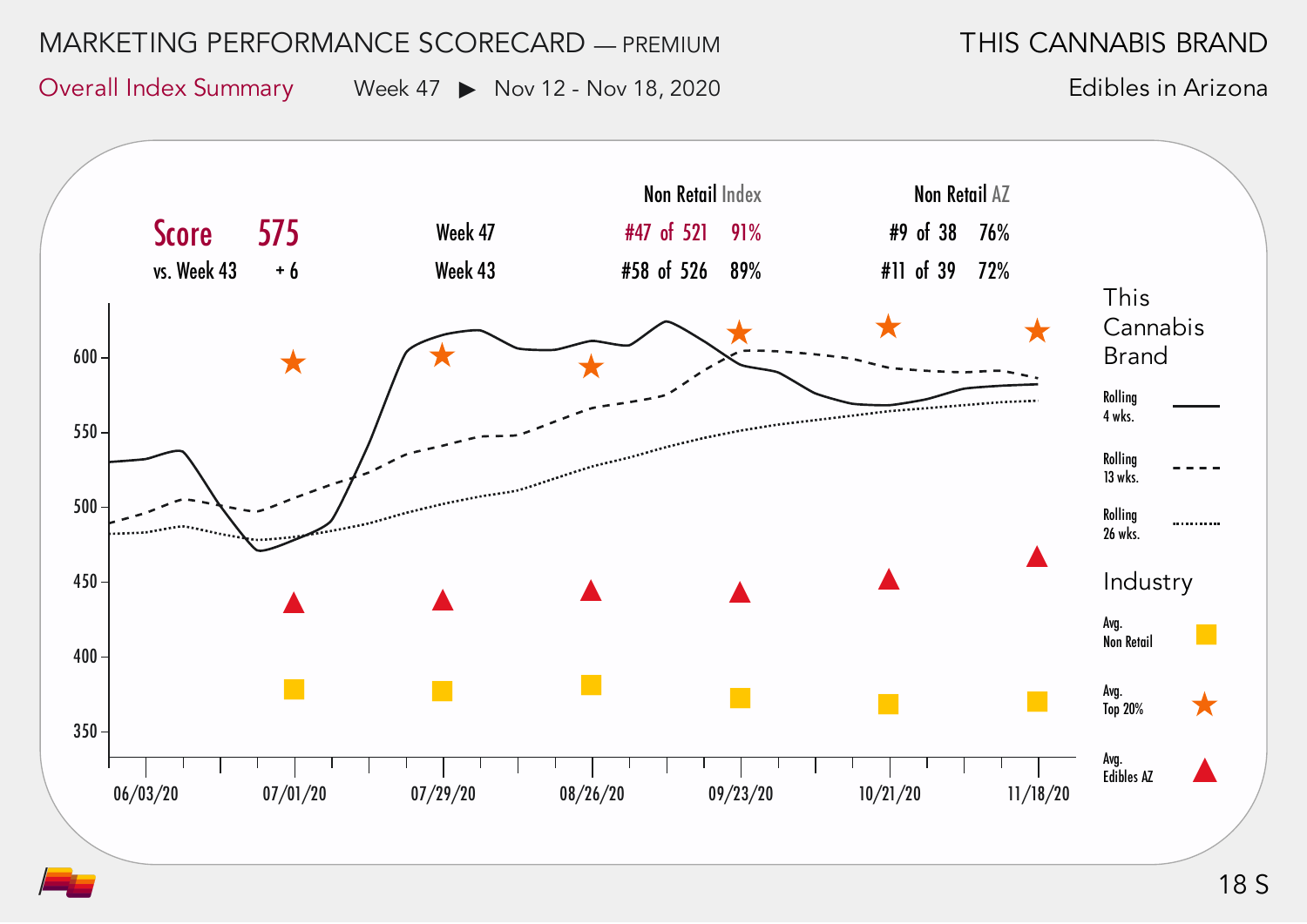# ABOUT MARKETING PERFORMANCE SCORECARDS

Pioneer Intelligence leverages data to benchmark marketing performance of consumer-facing cannabis brands. Our recently launched scorecards are designed to help industry stakeholders improve decision making by presenting actionable data across three pillars: social media, earned media, and webrelated activities. Scorecards are published weekly for each of the more than 550 brands in our active brand pool and are available in Basic, Plus, and Premium formats.

Scorecards are product and state-specific, showing performance trends over time and against different subsets of competitors. For example, if a brand sells concentrates, vapor pens, and edibles in Michigan and Oklahoma, a Pioneer customer can choose the product form and state to see in a report. These selections do not change a brand's scores; they simply designate comparative segments.

Alongside numerical scores, Pioneer assigns a categorical label to indicate a brand's performance relative to all brands in the active brand pool. Labels are ascribed according to the following scale:

| FLITE.           | 96.              |                 | $-100\%$ |
|------------------|------------------|-----------------|----------|
| <b>LEADING</b>   | 91               |                 | $-95%$   |
| <b>PRODUCING</b> | 67               | <b>Contract</b> | -90%     |
| <b>MIDDLING</b>  | 34               | Æ               | 66%      |
| LAGGING          | $\left( \right)$ | e               | 33%      |

Pioneer Intelligence scorecards support a number of industry verticals including brand operators, retail dispensaries, marketing service providers, and investors. We're fired up to take this first step and look forward to iterating our product to support evolving industry needs. For further information, including subscription details, please send an email to: [info@pioneer.buzz](mailto:info@pioneer.buzz)

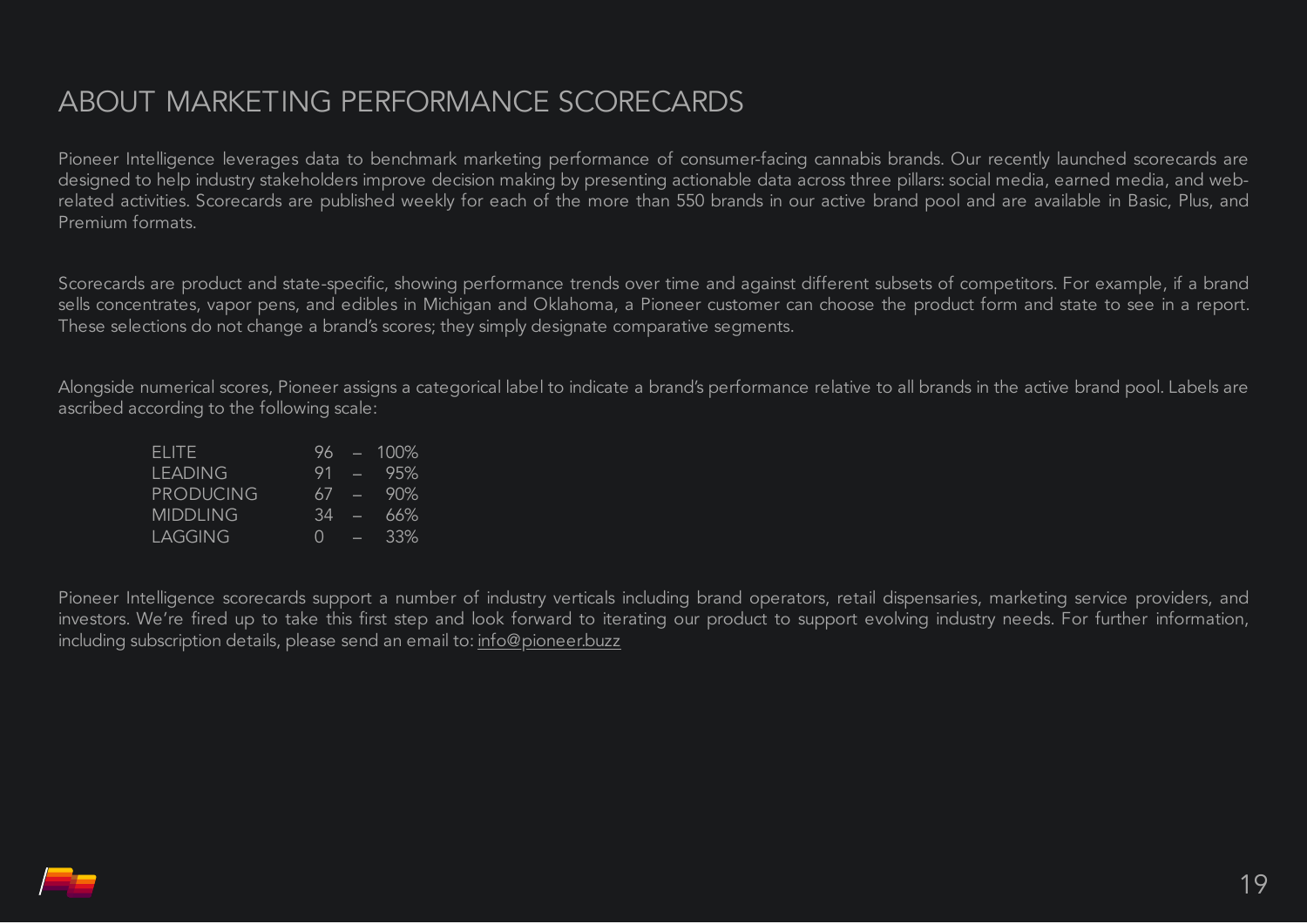Pioneer Intelligence explores marketing performance of licensed U.S. cannabis brands that sell cannabis products with a minimum of 0.3% THC. We track brand marketing performance across three pillars: social media, earned media, and web-related activities.

Our database grows weekly by more than 90,000 data points. At the conclusion of our designated Thursday to Wednesday week, we compare brand performance on each of 200 plus weighted features. Through dimension reduction, we produce pillar and sub pillar scores that are normalized onto a one-thousand point scale. These scores are presented as ranks and equivalent percentiles. While some source data values are direct, others are extrapolated; Pioneer increases accuracy of extrapolated data by taking the average of multiple data sources. Pioneer's source data comes from a group of globally-recognized, well-respected data providers.

At present, Pioneer Intelligence has more than 550 brands in our active brand pool and another 250 brands in our pipeline. Once we have six months of historical data, a pipeline brand can be activated. Lists of both active and pipeline brands can be found at pioneer.buzz/brands.

Pioneer Intelligence examines both absolute position and relative change. For example, in terms of Instagram Followers, absolute position compares the number of followers one brand account has against the number of followers from each of the other accounts in our active brand pool. Relative change compares the delta (growth or shrinkage) in follower count. In most cases, relative change includes three time periods: current week versus previous week (WoW), last 4 weeks versus preceding 4 weeks (MoM) and last 13 weeks versus preceding 13 weeks (QoQ).

When Pioneer Intelligence launched in June 2019, our scoring construct reflected brand marketing HEAT; we prioritized relative change over absolute position. Recently, we implemented a second scoring construct called STRENGTH; the weighting of this newer algorithm favors absolute position over relative change. HEAT and STRENGTH constructs are composed of nearly identical sets of features. HEAT scoring is available on all Pioneer scorecards. STRENGTH scoring can be found on the Premium-tiered scorecard.

In terms of its composition, Pioneer's Overall Index Score values social media and web activity performance closely. Earned media's value is less.

Neither our data sources nor our scoring algorithms are fixed. Pioneer Intelligence is continually expanding our data set and periodically adjusting our feature weightings in order to ensure we remain an effective, unbiased measure of brand marketing performance for the cannabis industry.

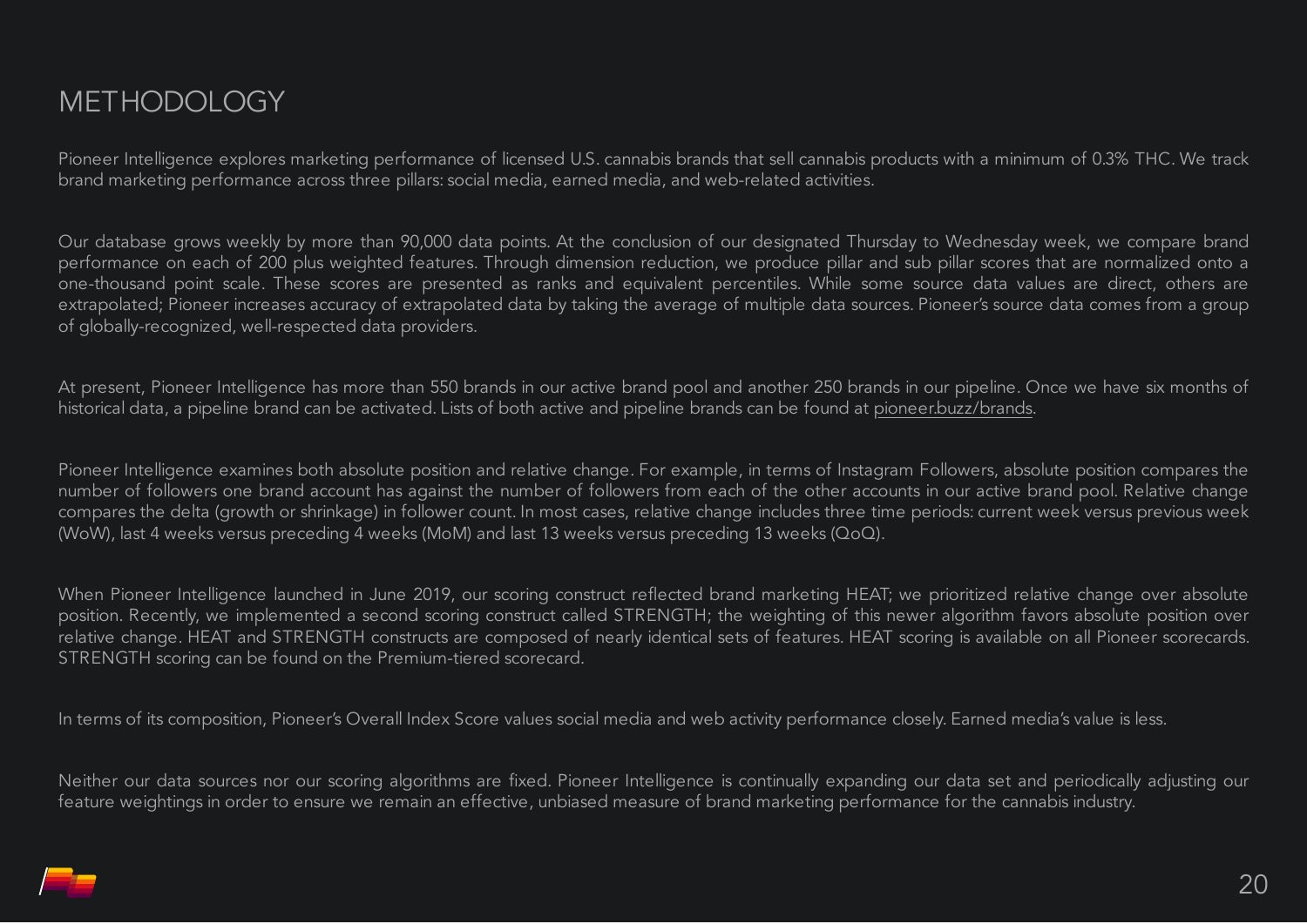# PILLARS AND SUB PILLARS DEFINED

Social Media measures brand activity on select third party platforms. Scoring is derived primarily, but not exclusively, through analysis of Instagram (IG) activity. Valid IG data for a given week is included provided the account has posted within 60 days. Data limitations on Private IG accounts cap potential social scores below those operating other types of accounts.

Audience Size — calculation factors include follower base size and growth rate.

Audience Health — calculation factors include perceived share of real followers versus total followers; passion assessment based on follow-back activity; and follower base growth rate.

Engagement Rate — calculation factors include ratio of likes and comments versus number of followers; changes in aforementioned ratio of likes and comments versus number of followers; and quality of interactions, whereby comments are valued more than likes.

**Earned Media** measures brand presence in online news. Calculation factors include publication reach, brand prominence and brand relevance within a given article as well as how an article is shared through social media. Our filters limit influence of market research papers, certain financial news and awareness gained through paid circulation of press releases. While we enjoy industry-leading coverage across U.S. media, not every publisher is included.

> Impact — calculation factors include publication prominence (defined as to what extent is coverage coming from more recognized, national or international sources); brand mentions in an article title and brand mentions in an article's first paragraph.

Social Echo— calculation factors include a weighted number of shares a given article accumulates on Twitter, Facebook and Reddit platforms.

Web Activities measures website traffic, visitor behavior as well as keyword and backlink profiles that can indicate a site's relative-strength.

Keywords — calculation factors include the number of, and change in, words or terms used to identify content on a webpage. Related to search queries, sites with strong keyword profiles typically generate more organic visits.

Backlinks — calculation factors include the number of, and change in, web links connecting to a brand's website from other websites. Backlink profiles generally reflect content quality and/or brand popularity. Backlinks drive traffic directly and also inform search engine results, thereby generating website visits indirectly. Backlink values vary based on link type and source.

Traffic — calculation factors include number of website visits -- segmented by device (desktop/mobile) and type (unique/total visits); website visits specifically through search and on-site behavior measurements (pages per visit, duration and bounce rate).